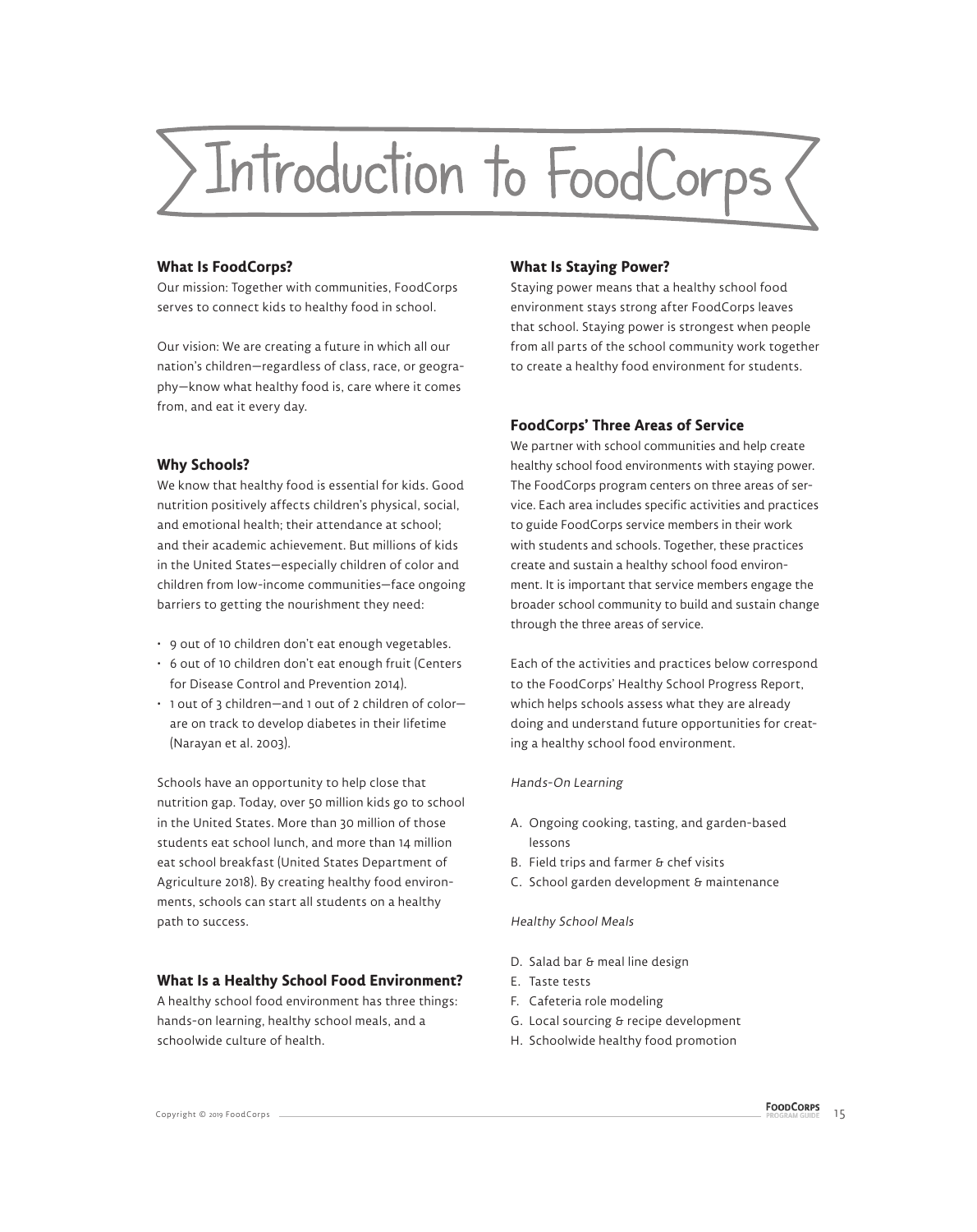### Schoolwide Culture of Health

- I. Celebrations, events, rewards & snacks
- J. Family, staff & community education
- K. Making curriculum connections
- L. Healthy school food champion & team support
- M. School administration support
- N. Food service director/manager support
- O. Teacher support
- P. Parent support

# **Equity, Diversity, and Inclusion**

Throughout this guide, you will find tips and resources on how to serve in schools with a commitment to equity, diversity, and inclusion. This content includes the following:

- Getting to know your school community, its assets, and its goals
- Practicing culturally responsive teaching and classroom management
- Customizing lessons to climate, culture, and students' needs

Through your service using these and other approaches, you will be working to build an inclusive, meaningful experience for students, families, and school staff—and an equitable school food system for all children.

# **Our Commitment to Equity, Diversity, and Inclusion**

In pursuing our vision of connecting all children to healthy food, FoodCorps embraces equity, diversity, and inclusion as strategic and moral imperatives in our work. As an organization, we seek to overcome health disparities that take an unfair toll on children of color and children growing up in low-income households. We recognize and help our stakeholders name and understand the structural inequalities and the cycles of discrimination based on place, race, and class that both reinforce and are reinforced by the problem we are trying to solve. And we are convinced that for FoodCorps to be effective, we must not

replicate the inequality we see in society at large, but to the extent our resources allow, we must become a model for the change we seek. That's why we seek to:

#### We Set Strategy through an Equity Lens

FoodCorps does its work within the context of a food system in which people of color and low-income families are more likely to experience diet-related disease and have limited access to healthy foods. Our understanding of the correlation between race, socioeconomic status, and health outcomes for America's children guides our strategy as it relates to where we serve, who we select as service members, what partners we work with, and how we train and communicate with all members of the FoodCorps community. This perspective has shaped the FoodCorps program and will continue to inform how we grow and evolve, putting equity at the center of the change we seek and the path we take to achieve it.

# We Foster Diversity on Our Team and Across Our Network

We are more innovative and responsive when our staff, board, service members, and partners represent a diversity of perspectives and life experiences and feel empowered to raise their voices, offer opinions, and be engaged. We invite individuals from diverse races, ethnicities, viewpoints, experiences, economic backgrounds, genders, and sexual identities and orientations to participate in and shape our program. By so doing, we ensure that our approach is relevant to and supported by the varied communities we serve. Further, we attract and maintain talented individuals in our network, creating alignment of understanding and purpose at all levels of FoodCorps.

## We Ensure Sustained Impact through the Inclusion and Leadership of Local Voices

FoodCorps strives to make lasting change that endures beyond an individual service member's time with FoodCorps. To do that, we recognize that ownership of this important work must live not with our service members or our national organization